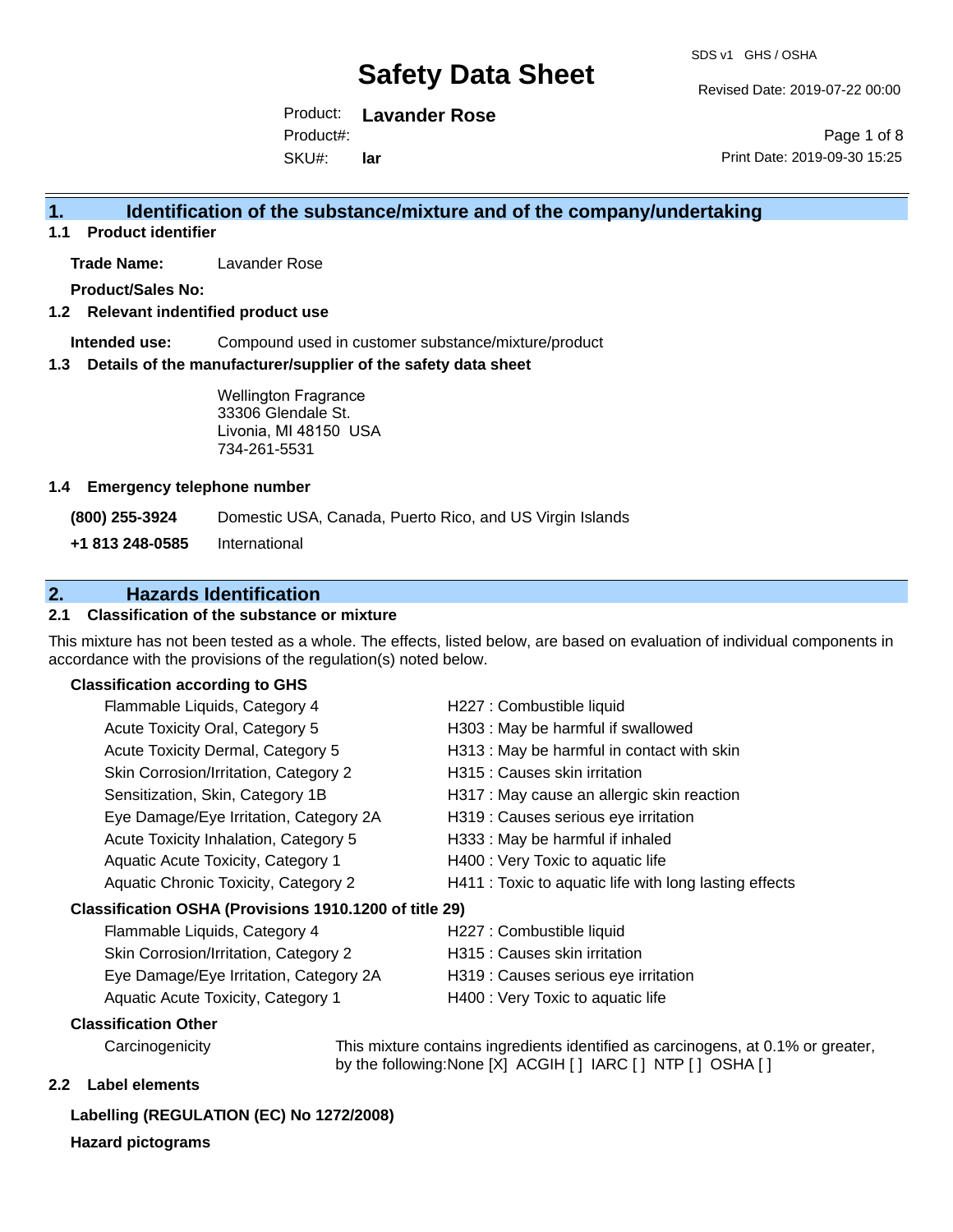#### Product: **Lavander Rose**

Product#:

SKU#: **lar**

Revised Date: 2019-07-22 00:00

Page 2 of 8 Print Date: 2019-09-30 15:25



**Signal Word: Warning**

| <b>Hazard statments</b> |                                                 |
|-------------------------|-------------------------------------------------|
| H227                    | Combustible liquid                              |
| H303                    | May be harmful if swallowed                     |
| H313                    | May be harmful in contact with skin             |
| H315                    | Causes skin irritation                          |
| H317                    | May cause an allergic skin reaction             |
| H319                    | Causes serious eye irritation                   |
| H333                    | May be harmful if inhaled                       |
| H400                    | Very Toxic to aquatic life                      |
| H411                    | Toxic to aquatic life with long lasting effects |
|                         |                                                 |

#### **Precautionary Statements**

#### **Prevention:**

| P <sub>235</sub>   | Keep cool                                                                            |  |
|--------------------|--------------------------------------------------------------------------------------|--|
| P <sub>264</sub>   | Wash hands thoroughly after handling                                                 |  |
| P272               | Contaminated work clothing should not be allowed out of the workplace                |  |
| P <sub>273</sub>   | Avoid release to the environment                                                     |  |
| Response:          |                                                                                      |  |
| $P302 + P352$      | IF ON SKIN: Wash with soap and water                                                 |  |
| $P304 + P312$      | IF INHALED: Call a POISON CENTER or doctor/physician if you feel unwell              |  |
| P305 + P351 + P338 | IF IN EYES: Rinse cautiously with water for several minutes Remove contact lenses if |  |
|                    |                                                                                      |  |

|               | present and easy to do. continue rinsing                                                                                              |
|---------------|---------------------------------------------------------------------------------------------------------------------------------------|
| P312          | Call a POISON CENTER or doctor/physician if you feel unwell                                                                           |
| $P333 + P313$ | If skin irritation or a rash occurs: Get medical advice/attention                                                                     |
| $P337 + P313$ | If eye irritation persists: Get medical advice/attention                                                                              |
| P362          | Take off contaminated clothing and wash before reuse                                                                                  |
| P363          | Wash contaminated clothing before reuse                                                                                               |
| P370 + P378   | In case of fire: Use Carbon dioxide (CO2), Dry chemical, or Foam for extinction. Do not use<br>a direct water jet on burning material |
| P391          | Collect Spillage                                                                                                                      |

**2.3 Other Hazards**

#### **no data available**

## **3. Composition/Information on Ingredients**

#### **3.1 Mixtures**

This product is a complex mixture of ingredients, which contains among others the following substance(s), presenting a health or environmental hazard within the meaning of the UN Globally Harmonized System of Classification and Labeling of Chemicals (GHS):

SDS v1 GHS / OSHA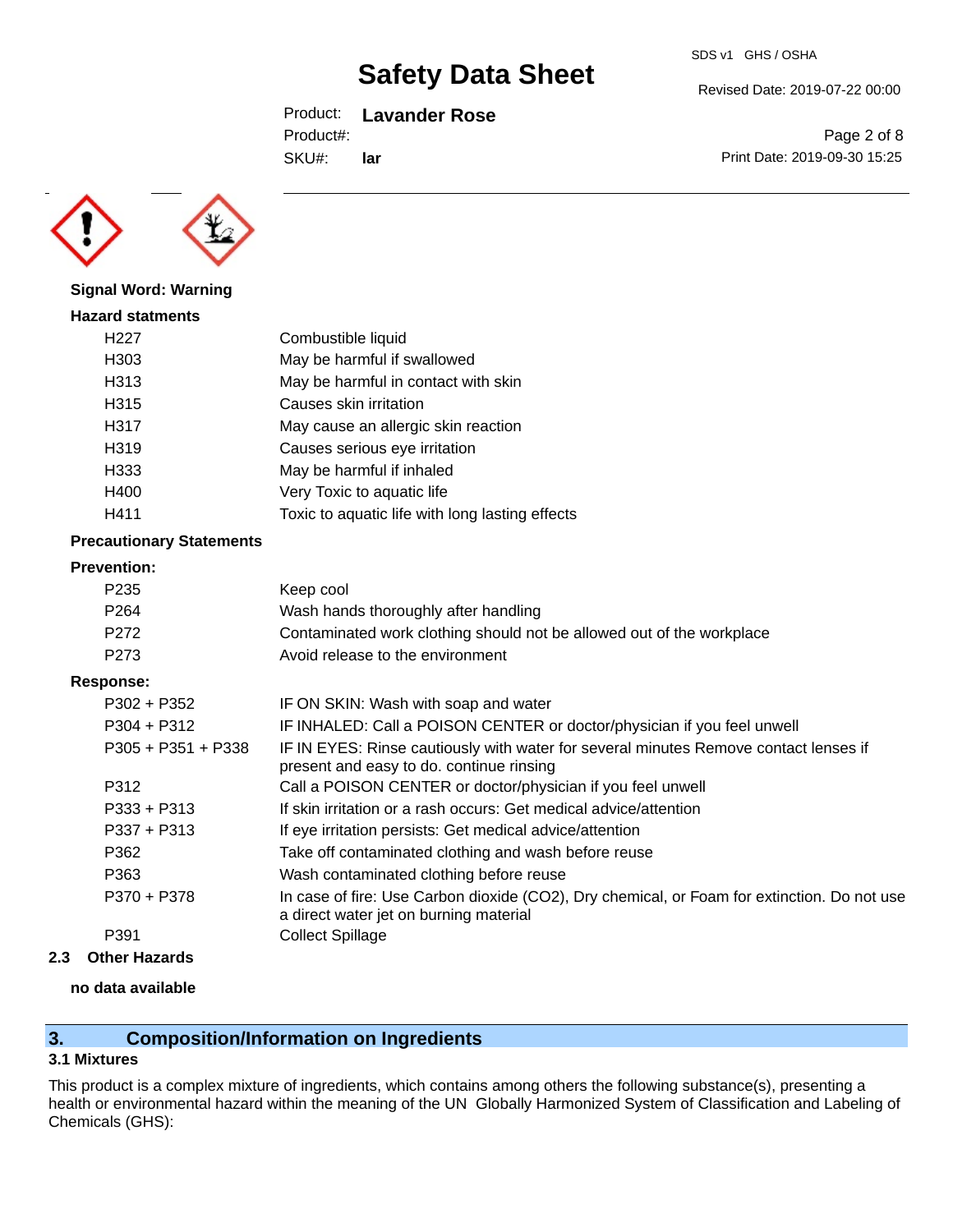SDS v1 GHS / OSHA

Revised Date: 2019-07-22 00:00

Print Date: 2019-09-30 15:25

Page 3 of 8

## Product: **Lavander Rose**

Product#:

SKU#: **lar**

| CAS#<br>Ingredient                                       | EC#                             | Conc.<br>Range | <b>GHS Classification</b>           |
|----------------------------------------------------------|---------------------------------|----------------|-------------------------------------|
| 120-51-4                                                 | 204-402-9                       | 40 - 50 %      | H302; H313; H400; H411              |
| <b>Benzyl Benzoate</b>                                   |                                 |                |                                     |
| 78-70-6<br>Linalool                                      | 201-134-4                       | $5 - 10%$      | H227; H303; H315; H317; H319; H402  |
| 5989-27-5<br>Limonene                                    | 227-813-5                       | $5 - 10%$      | H226; H304; H315; H317; H400; H410  |
| 115-95-7                                                 | 204-116-4                       | $5 - 10%$      | H227; H315; H317; H320; H402        |
| <b>Linalyl Acetate</b>                                   |                                 |                |                                     |
| $60 - 12 - 8$                                            | 200-456-2                       | $5 - 10%$      | H302; H313; H316; H319              |
| phenethyl alcohol                                        |                                 |                |                                     |
| 98-55-5                                                  | 202-680-6                       | $2 - 5%$       | H227; H303; H315; H319; H401        |
| <b>Terpineol</b>                                         |                                 |                |                                     |
| 105-95-3                                                 | 203-347-8                       | $2 - 5%$       | H401                                |
| Ethylene brassylate                                      |                                 |                |                                     |
| 101-86-0                                                 | 202-983-3                       | $1 - 2%$       | H303; H316; H317; H400; H411        |
|                                                          | Hexyl cinnamaldehyde            |                |                                     |
| 106-22-9                                                 | 203-375-0                       | $1 - 2%$       | H303; H313; H315; H317; H319; H401  |
| Citronellol                                              |                                 |                |                                     |
| 66068-84-6                                               | 266-100-3                       | $1 - 2%$       | H315; H401; H411                    |
| Isocamphenyl cyclohexanol (mixed isomers)                |                                 |                |                                     |
| 470-82-6                                                 | 207-431-5                       | $1 - 2%$       | H226; H303; H316; H317              |
| Eucalyptol                                               |                                 |                |                                     |
| 140-11-4                                                 | 205-399-7                       | $1 - 2%$       | H303; H401; H412                    |
| Benzyl acetate                                           |                                 |                |                                     |
| 106-24-1                                                 | 203-377-1                       | $1 - 2%$       | H303; H315; H317; H318; H402        |
| Geraniol                                                 |                                 |                |                                     |
| 128-37-0                                                 | 204-881-4                       | $1 - 2%$       | H316; H400; H410                    |
|                                                          | <b>Butylated hydroxytoluene</b> |                |                                     |
| 80-54-6                                                  | 201-289-8                       | $0.1 - 1.0 %$  | H227; H302; H315; H317; H361; H401; |
| H412<br><b>Butylphenyl Methylpropional</b>               |                                 |                |                                     |
| See Section 16 for full text of GHS classification codes |                                 |                |                                     |

See Section 16 for full text of GHS classification codes which where not shown in section 2 Total Hydrocarbon Content (%  $w/w$ ) = 8.64

| 4.<br><b>First Aid Measures</b>                 |                                                                                                               |
|-------------------------------------------------|---------------------------------------------------------------------------------------------------------------|
| <b>Description of first aid measures</b><br>4.1 |                                                                                                               |
| Inhalation:                                     | Remove from exposure site to fresh air and keep at rest.<br>Obtain medical advice.                            |
| <b>Eye Exposure:</b>                            | Flush immediately with water for at least 15 minutes.<br>Contact physician if symptoms persist.               |
| <b>Skin Exposure:</b>                           | Remove contaminated clothes. Wash thoroughly with water (and soap).<br>Contact physician if symptoms persist. |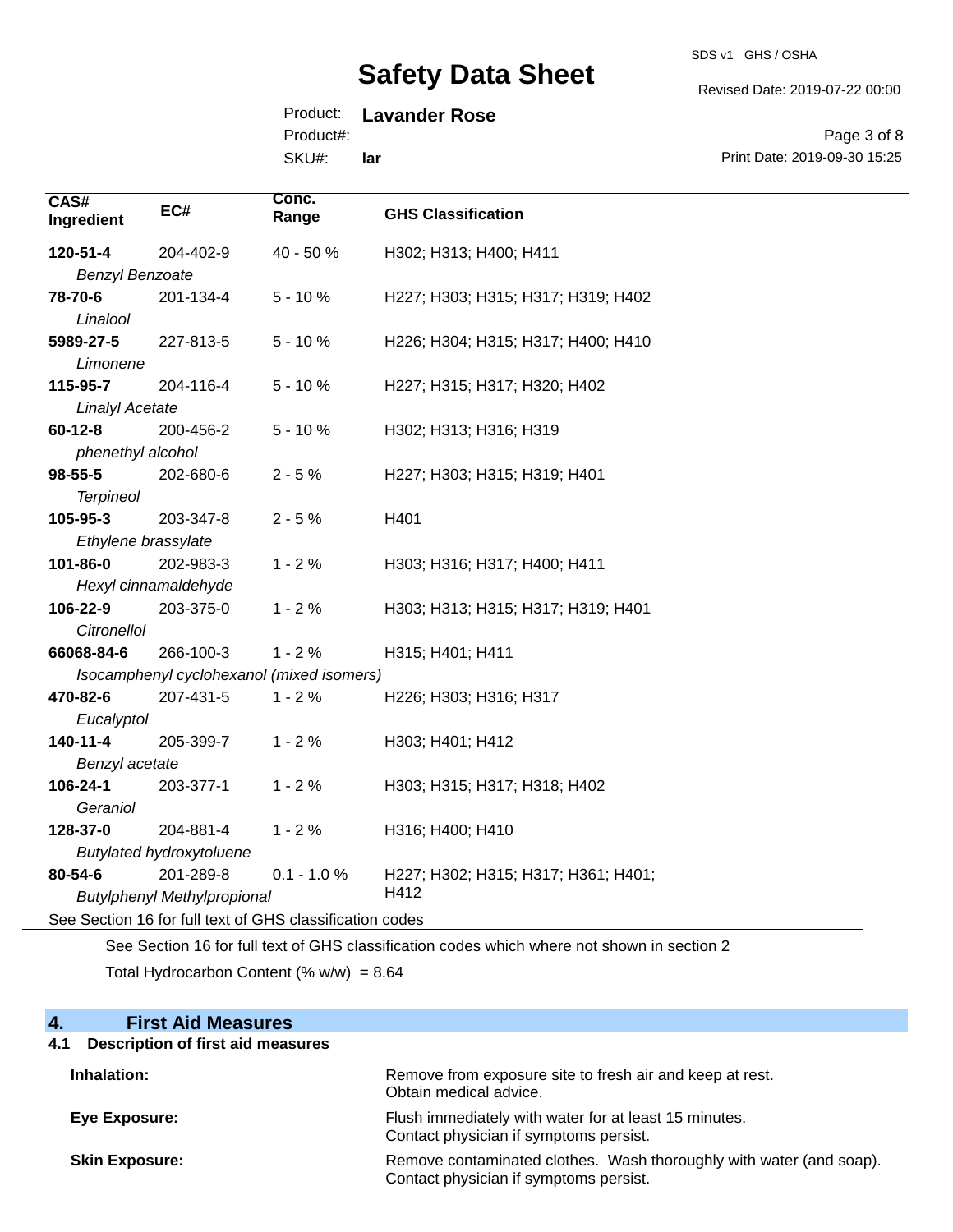SDS v1 GHS / OSHA

Revised Date: 2019-07-22 00:00

Product: **Lavander Rose** SKU#: Product#: **lar**

Page 4 of 8 Print Date: 2019-09-30 15:25

| Rinse mouth with water and obtain medical advice.<br>Ingestion:<br>Most important symptoms and effects, both acute and delayed<br>4.2 |                                                   |  |
|---------------------------------------------------------------------------------------------------------------------------------------|---------------------------------------------------|--|
| Symptoms:                                                                                                                             | no data available                                 |  |
| <b>Risks:</b>                                                                                                                         | Refer to Section 2.2 "Hazard Statements"          |  |
| Indication of any immediate medical attention and special treatment needed<br>4.3                                                     |                                                   |  |
| Treatment:<br>Refer to Section 2.2 "Response"                                                                                         |                                                   |  |
|                                                                                                                                       |                                                   |  |
| 5.<br><b>Fire-Fighting measures</b>                                                                                                   |                                                   |  |
| 5.1<br><b>Extinguishing media</b>                                                                                                     |                                                   |  |
| Suitable:                                                                                                                             | Carbon dioxide (CO2), Dry chemical, Foam          |  |
| Unsuitable                                                                                                                            | Do not use a direct water jet on burning material |  |
| Special hazards arising from the substance or mixture<br>5.2                                                                          |                                                   |  |
| During fire fighting:                                                                                                                 | Water may be ineffective                          |  |
| 5.3<br><b>Advice for firefighters</b>                                                                                                 |                                                   |  |
| <b>Further information:</b>                                                                                                           | Standard procedure for chemical fires             |  |

#### **6. Accidental Release Measures**

#### **6.1 Personal precautions, protective equipment and emergency procedures**

Avoid inhalation and contact with skin and eyes. A self-contained breathing apparatus is recommended in case of a major spill.

#### **6.2 Environmental precautions**

Keep away from drains, soil, and surface and groundwater.

#### **6.3 Methods and materials for containment and cleaning up**

Clean up spillage promptly. Remove ignition sources. Provide adequate ventilation. Avoid excessive inhalation of vapors. Gross spillages should be contained by use of sand or inert powder and disposed of according to the local regulations.

#### **6.4 Reference to other sections**

Not Applicable

### **7. Handling and Storage**

#### **7.1 Precautions for safe handling**

Apply according to good manufacturing and industrial hygiene practices with proper ventilation. Do not drink, eat or smoke while handling. Respect good personal hygiene.

#### **7.2 Conditions for safe storage, including any incompatibilities**

Store in a cool, dry and ventilated area away from heat sources and protected from light in tightly closed original container. Avoid uncoated metal container. Keep air contact to a minimum.

#### **7.3 Specific end uses**

No information available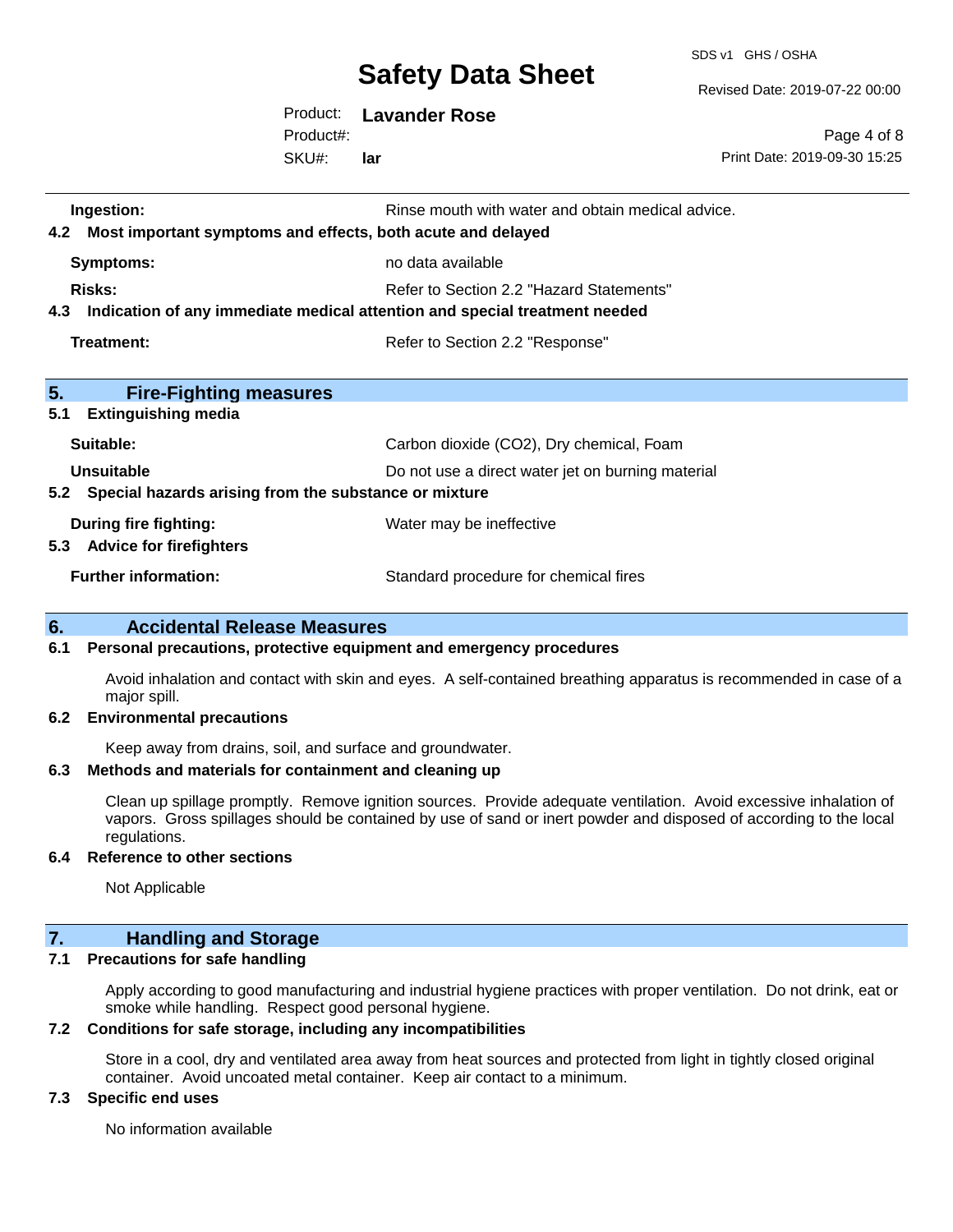Revised Date: 2019-07-22 00:00

Product: **Lavander Rose** SKU#: Product#: **lar**

Page 5 of 8 Print Date: 2019-09-30 15:25

#### **8.1 Control parameters Exposure Limits: Component** ACGIH TWA ppm STEL ppm TWA ppm STEL ppm ACGIH OSHA OSHA **140-11-4** *Benzyl acetate* 10 **128-37-0** *Butylated hydroxytoluene* 2 **Engineering Controls:** Use local exhaust as needed. **8.2 Exposure controls - Personal protective equipment**

## **Eye protection:** Tightly sealed goggles, face shield, or safety glasses with brow guards and side shields, etc. as may be appropriate for the exposure **Respiratory protection:** Avoid excessive inhalation of concentrated vapors. Apply local ventilation where appropriate. **Skin protection:** Avoid Skin contact. Use chemically resistant gloves as needed.

### **9. Physical and Chemical Properties**

#### **9.1 Information on basic physical and chemical properties**

**8. Exposure Controls/Personal Protection** 

| Appearance:                  | Liquid                                      |
|------------------------------|---------------------------------------------|
| Odor:                        | Conforms to Standard                        |
| Color:                       | Yellow Tint to Golden (Olive) Yellow (G1-4) |
| <b>Viscosity:</b>            | Liquid                                      |
| <b>Freezing Point:</b>       | Not determined                              |
| <b>Boiling Point:</b>        | Not determined                              |
| <b>Melting Point:</b>        | Not determined                              |
| <b>Flashpoint (CCCFP):</b>   | 172 F (77.78 C)                             |
| <b>Auto flammability:</b>    | Not determined                              |
| <b>Explosive Properties:</b> | None Expected                               |
| <b>Oxidizing properties:</b> | None Expected                               |
| Vapor Pressure (mmHg@20 C):  | 0.1264                                      |
| %VOC:                        | 0.13                                        |
| Specific Gravity @ 25 C:     | 1.0010                                      |
| Density @ 25 C:              | 0.9980                                      |
| Refractive Index @ 20 C:     | 1.5170                                      |
| Soluble in:                  | Oil                                         |

### **10. Stability and Reactivity**

**10.1 Reactivity** None **10.2 Chemical stability** Stable **10.3 Possibility of hazardous reactions** None known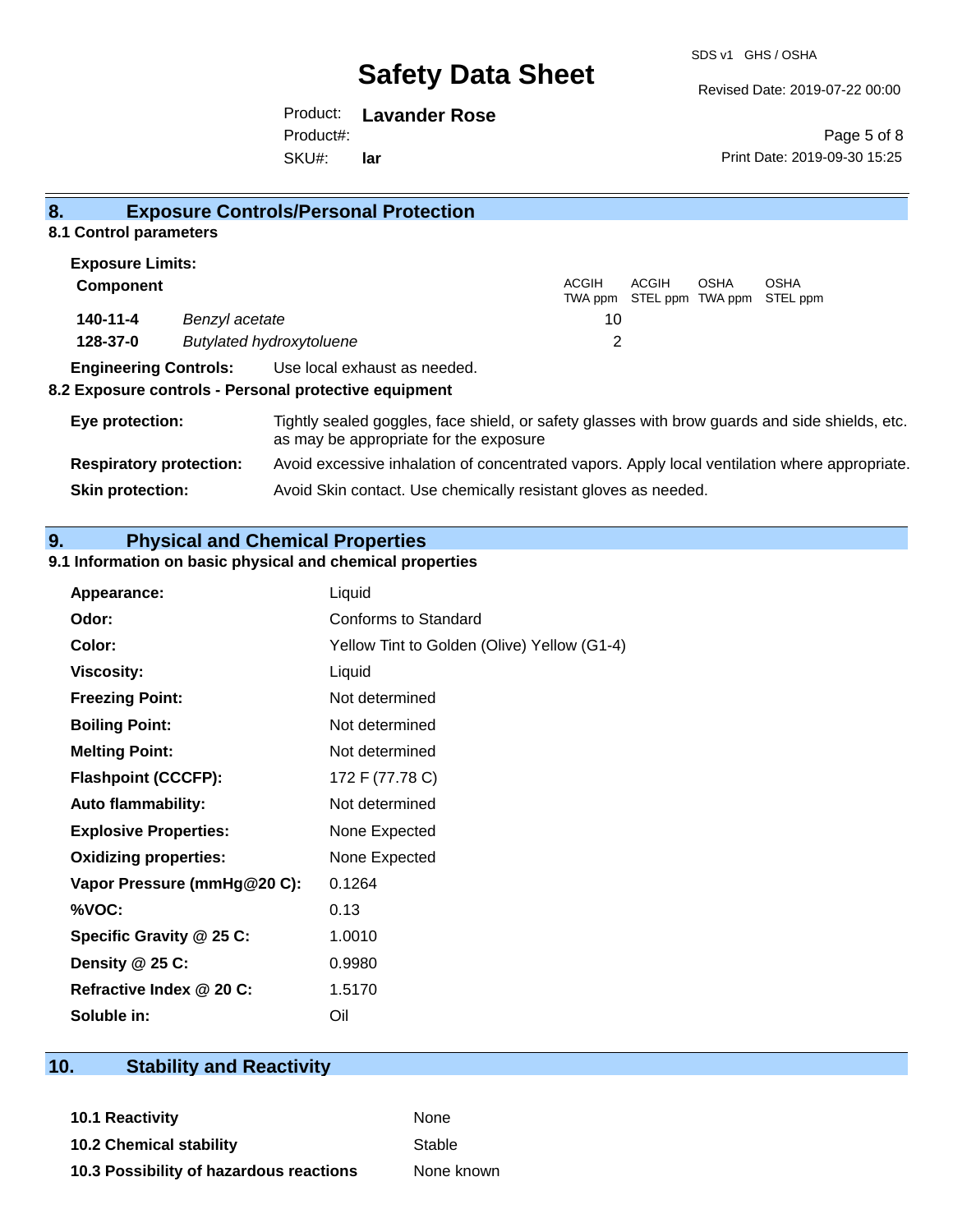**None known** 

SDS v1 GHS / OSHA

Revised Date: 2019-07-22 00:00

SKU#: Product#: **lar**

Page 6 of 8 Print Date: 2019-09-30 15:25

| <b>10.4 Conditions to avoid</b> |  |  |
|---------------------------------|--|--|
|                                 |  |  |

**10.5 Incompatible materials** Strong oxidizing agents, strong acids, and alkalis **10.6 Hazardous decomposition products** None known

**11. Toxicological Information** 

#### **11.1 Toxicological Effects**

Acute Toxicity Estimates (ATEs) based on the individual Ingredient Toxicity Data utilizing the "Additivity Formula"

| Acute toxicity - Oral - (Rat) mg/kg                | (LD50: 2132.0575) May be harmful if swallowed            |
|----------------------------------------------------|----------------------------------------------------------|
| Acute toxicity - Dermal - (Rabbit) mg/kg           | (LD50: 2923.6637) May be harmful in contact with skin    |
| Acute toxicity - Inhalation - (Rat) mg/L/4hr       | (LD50: 53.3133) May be harmful if inhaled                |
| <b>Skin corrosion / irritation</b>                 | May be harmful if inhaled                                |
| Serious eye damage / irritation                    | Causes serious eye irritation                            |
| <b>Respiratory sensitization</b>                   | Not classified - the classification criteria are not met |
| <b>Skin sensitization</b>                          | May cause an allergic skin reaction                      |
| <b>Germ cell mutagenicity</b>                      | Not classified - the classification criteria are not met |
| Carcinogenicity                                    | Not classified - the classification criteria are not met |
| <b>Reproductive toxicity</b>                       | Not classified - the classification criteria are not met |
| Specific target organ toxicity - single exposure   | Not classified - the classification criteria are not met |
| Specific target organ toxicity - repeated exposure | Not classified - the classification criteria are not met |
| <b>Aspiration hazard</b>                           | Not classified - the classification criteria are not met |
|                                                    |                                                          |

| 12. | <b>Ecological Information</b> |
|-----|-------------------------------|
|-----|-------------------------------|

**12.1 Toxicity**

| <b>Acute acquatic toxicity</b>     | Very Toxic to aquatic life                      |
|------------------------------------|-------------------------------------------------|
| <b>Chronic acquatic toxicity</b>   | Toxic to aquatic life with long lasting effects |
| <b>Toxicity Data on soil</b>       | no data available                               |
| <b>Toxicity on other organisms</b> | no data available                               |
|                                    |                                                 |
| 12.2 Persistence and degradability | no data available                               |
| 12.3 Bioaccumulative potential     | no data available                               |
| 12.4 Mobility in soil              | no data available                               |
| 12.5 Other adverse effects         | no data available                               |

#### **13. Disposal Conditions**

#### **13.1 Waste treatment methods**

Do not allow product to reach sewage systems. Dispose of in accordance with all local and national regulations. Send to a licensed waste management company.The product should not be allowed to enter drains, water courses or the soil. Do not contaminate ponds, waterways or ditches with chemical or used container.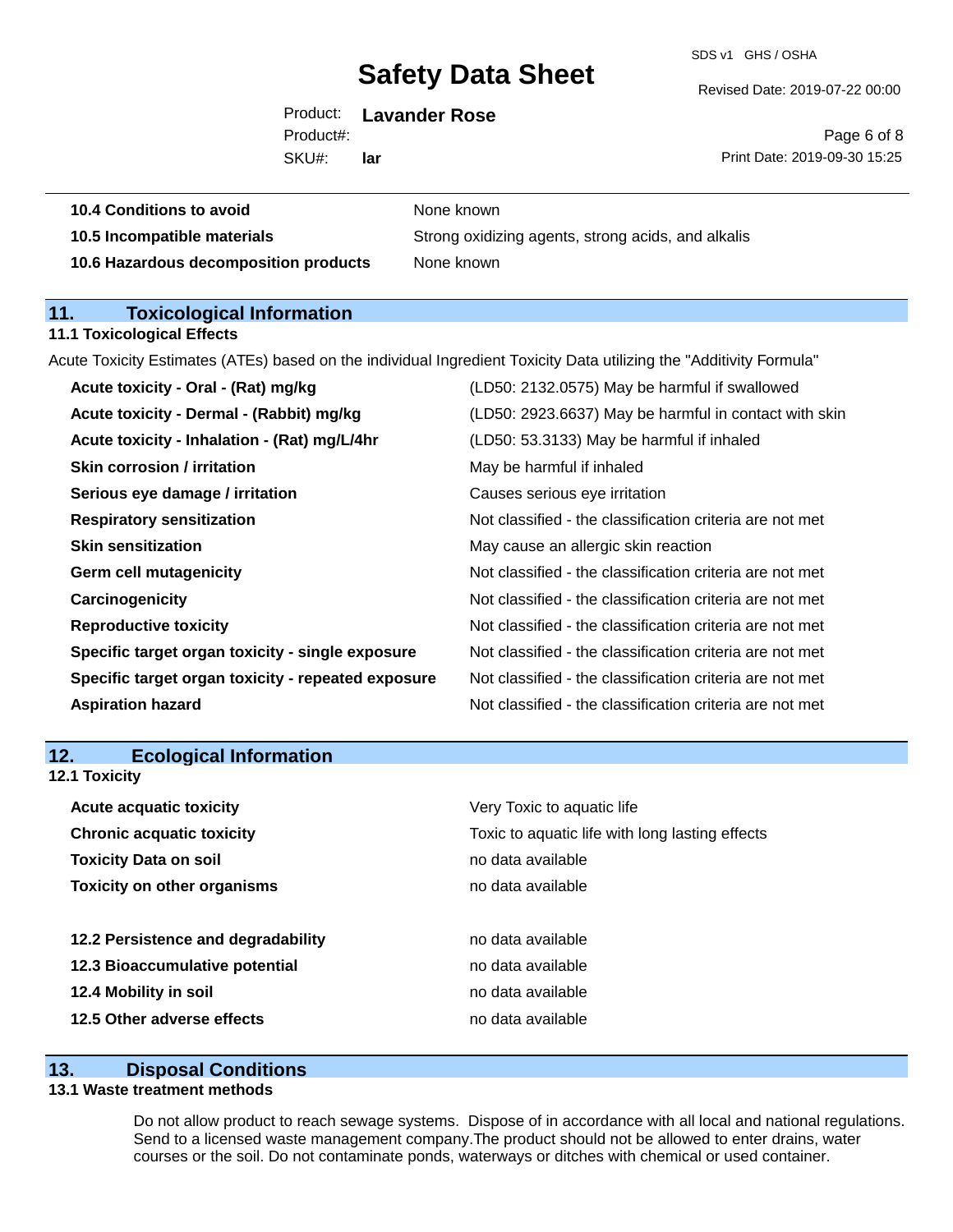SDS v1 GHS / OSHA

Revised Date: 2019-07-22 00:00

Product: **Lavander Rose** Product#:

SKU#: **lar**

Page 7 of 8 Print Date: 2019-09-30 15:25

## **14. Transport Information**

| <b>Marine Pollutant</b>                                       | Yes. Ingredient of greatest environmental impact:<br>120-51-4 : (40 - 50 %) : Benzyl Benzoate |              |                                     |                 |               |
|---------------------------------------------------------------|-----------------------------------------------------------------------------------------------|--------------|-------------------------------------|-----------------|---------------|
| <b>Regulator</b>                                              |                                                                                               | <b>Class</b> | <b>Pack Group</b>                   | <b>Sub Risk</b> | UN-nr.        |
| U.S. DOT (Non-Bulk)                                           |                                                                                               |              | Not Regulated - Not Dangerous Goods |                 |               |
| Chemicals NOI                                                 |                                                                                               |              |                                     |                 |               |
| <b>ADR/RID (International Road/Rail)</b>                      |                                                                                               |              |                                     |                 |               |
| <b>Environmentally Hazardous</b><br>Substance, Liquid, n.o.s. |                                                                                               | 9            | $\mathbf{III}$                      |                 | <b>UN3082</b> |
| <b>IATA (Air Cargo)</b>                                       |                                                                                               |              |                                     |                 |               |
| <b>Environmentally Hazardous</b><br>Substance, Liquid, n.o.s. |                                                                                               | 9            | $\mathbf{III}$                      |                 | <b>UN3082</b> |
| IMDG (Sea)                                                    |                                                                                               |              |                                     |                 |               |
| <b>Environmentally Hazardous</b><br>Substance, Liquid, n.o.s. |                                                                                               | 9            | Ш                                   |                 | <b>UN3082</b> |

| 15.<br><b>Regulatory Information</b>      |                                                                                                  |  |
|-------------------------------------------|--------------------------------------------------------------------------------------------------|--|
| <b>U.S. Federal Regulations</b>           |                                                                                                  |  |
| <b>TSCA (Toxic Substance Control Act)</b> | All components of the substance/mixture are listed or exempt                                     |  |
| 40 CFR(EPCRA, SARA, CERCLA and CAA)       | This product contains NO components of concern.                                                  |  |
| <b>U.S. State Regulations</b>             |                                                                                                  |  |
| <b>California Proposition 65 Warning</b>  | This product contains the following components:                                                  |  |
| $123-35-3(NF)$ 204-622-5 $\leq$ 11 ppm    | beta-Myrcene (Natural Source)                                                                    |  |
| <b>Canadian Regulations</b>               |                                                                                                  |  |
| <b>DSL</b>                                | 100.00% of the components are listed or exempt. The following<br>components are NOT on the List: |  |
| 94201-73-7<br>303-662-1<br>$\leq$ 12 ppm  | Tetrahydro-4-methyl-2-phenyl-2H-pyran                                                            |  |

## **16. Other Information**

#### **GHS H-Statements referred to under section 3 and not listed in section 2**

| H226 : Flammable liquid and vapour                          | H302: Harmful if swallowed                                   |
|-------------------------------------------------------------|--------------------------------------------------------------|
| H304 : May be fatal if swallowed and enters airways         | H316 : Causes mild skin irritation                           |
| H317 : May cause an allergic skin reaction                  | H318 : Causes serious eye damage                             |
| H320 : Causes eye irritation                                | H361: Suspected of damaging fertility or the unborn<br>child |
| H401 : Toxic to aquatic life                                | H402 : Harmful to aquatic life                               |
| H410 : Very toxic to aquatic life with long lasting effects | H412 : Harmful to aquatic life with long lasting effects     |
| <b>Total Fractional Values</b>                              |                                                              |
| Risk<br>(TFV)                                               | <b>Risk</b><br>(TFV)                                         |
| (93.79) Acute Toxicity Inhalation, Category 5               | (57.96) Aquatic Chronic Toxicity, Category 3                 |
| (9.66) Sensitization, Skin, Category 1B                     | (5.79) Aquatic Chronic Toxicity, Category 2                  |
|                                                             |                                                              |